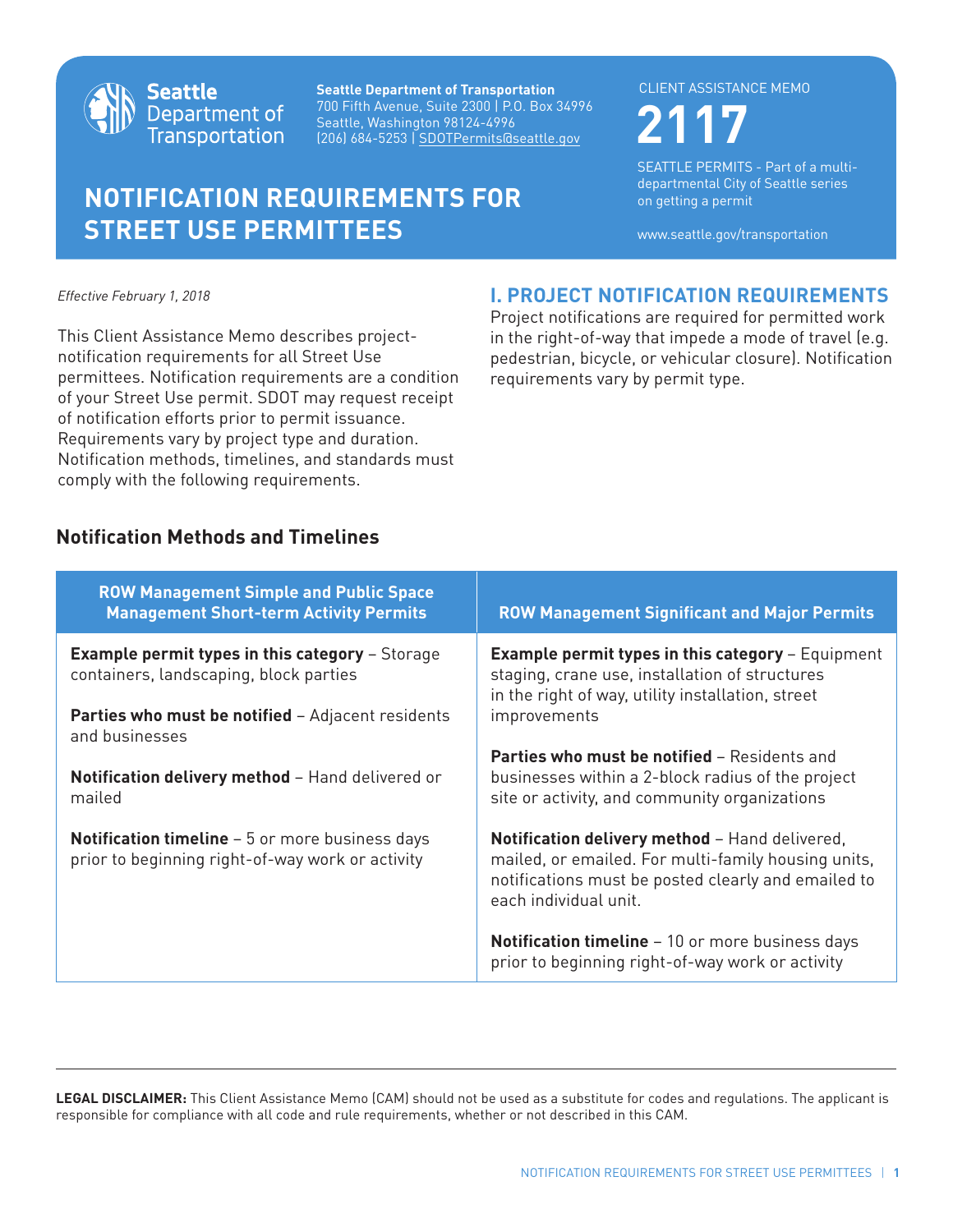In addition, these requirements must be met:

- For projects longer than six months in duration, a project notification must be delivered monthly
- If there is any change of right-of-way use at any point in the project, an updated project notification must be provided at least 10 business days prior to those changes occurring in the right of way

#### **Project Notification Template Standards**

For all permit types, the project notification must include the information listed below. To access our project notification template, please visit www.seattle.gov/Documents/Departments/ SDOT/Services/Permits/TemplatesAndChecklists/ [ProjectNotificationTemplate.pdf after January 22, 20](www.seattle.gov/Documents/Departments/SDOT/Services/Permits/TemplatesAndChecklists/ProjectNotificationTemplate.pdf)18.

- The name, address, and description of the project
- The duration of the project, with beginning and end dates listed
- The permittee's 24-hour contact information, including name, phone number, and email
- The SDCI (if applicable) and SDOT permit number(s) for your project
- A list of associated right-of-way closures, with expected dates and durations and hours of closures
- For projects longer than six months in duration, a visual map of all project right of way closures
- If available, a link to the project website

# **II. ON-SITE NOTICE REQUIREMENTS**

#### **Project Notice**

If your project will be **longer than six months in duration**, you will need to post and maintain an on-site project notice at each closure location visible to the public. The project notice must include the information listed below. To access our project notice template, please visit www.seattle.

#### gov/Documents/Departments/SDOT/ [Services/Permits/TemplatesAndChecklists/](www.seattle.gov/Documents/Departments/SDOT/Services/Permits/TemplatesAndChecklists/OnSiteProjectNoticeTemplate.pdf) OnSiteProjectNoticeTemplate.pdf after January 22, 2018.

- The name, address, description, and duration of the project
- The permittee's 24-hour contact information including name, phone number, and email
- The duration of the closure(s), with the beginning and end dates and hours of closures
- The SDCI (if applicable) and SDOT permit number(s) for your project
- A reference to 684-ROAD for residents to report safety or mobility concerns
- If available, a link to the project website

# **Crosswalk Closure Notice**

For crosswalk closures exceeding **two weeks in duration**, a crosswalk closure notice must be posted to, and maintained on, each crosswalkclosure barricade. The crosswalk closure notice must include the information listed below. To access our crosswalk closure notice template, please visit www.seattle.gov/Documents/Departments/ SDOT/Services/Permits/TemplatesAndChecklists/ CrosswalkClosureNoticeTemplate.pdf after January 22, 2018.

- The name and address of the project
- The permittee's 24-hour contact information including name, phone number, and email
- The duration and hours of the closure
- If applicable, the days (such as Monday Saturday) of the closure
- A reference to 684-ROAD for residents to report safety or mobility concerns
- If applicable, please include the project website

# **III. PUBLIC-COMMENT NOTICE REQUIREMENTS**

For some Public Space Management permits, a public comment notice period is required prior to permit issuance. We encourage the permittee to conduct public outreach prior to commencement of the public comment notice period to inform neighbors about the pending proposal. This comment period will occur as part of the SDOT permit review process.